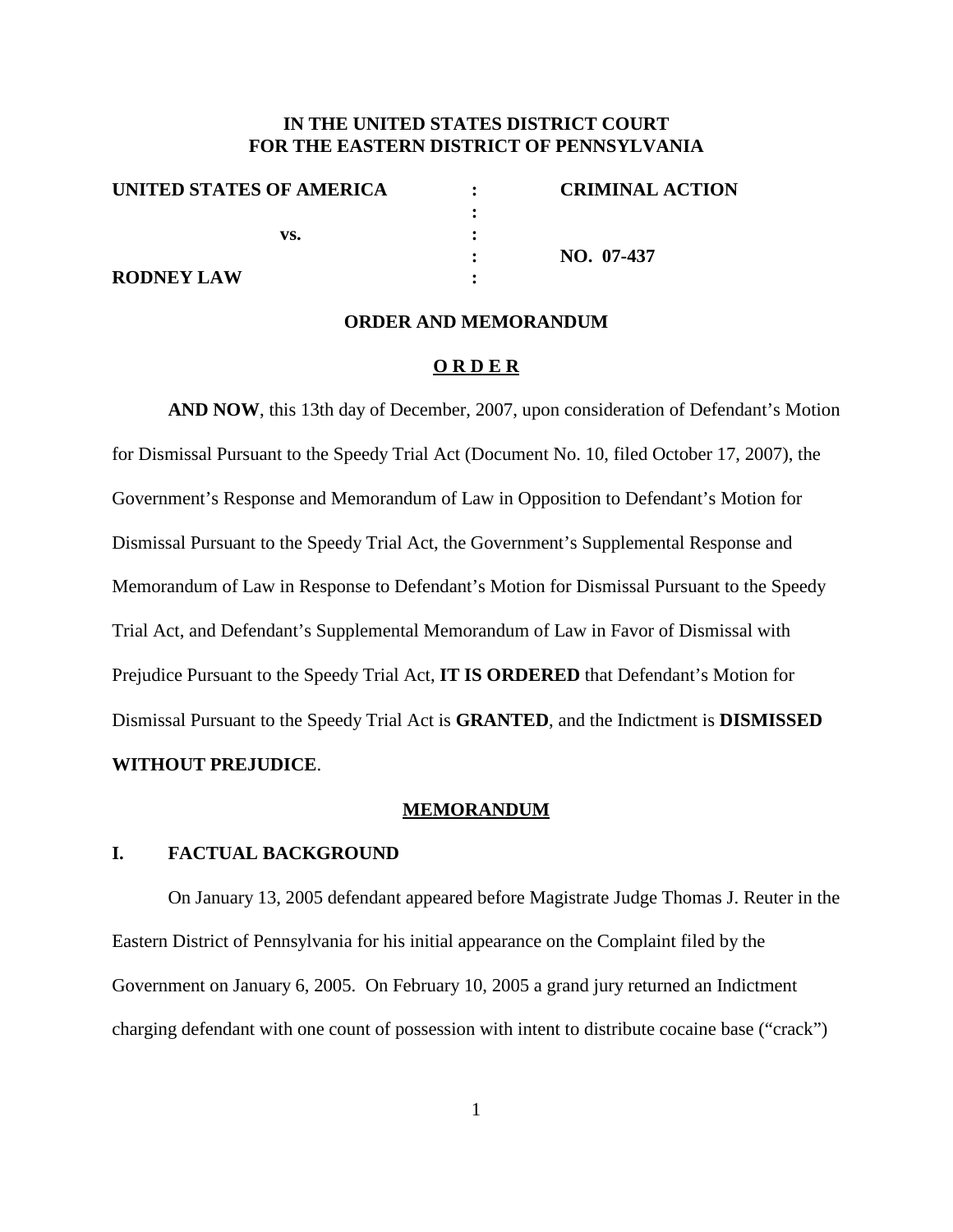in violation of 21 U.S.C.  $\S\S 841(a)(1)$  and  $(b)(1)(B)$ , one count of possession with intent to distribute cocaine in violation of 21 U.S.C. §§  $841(a)(1)$  and (b)(1)(C), one count of possession of a firearm in furtherance of a drug trafficking offense in violation of 18 U.S.C. § 924(c)(1)(A), and one count of possession of a firearm by a convicted felon in violation of 18 U.S.C. § 922(g)(1). Defendant's trial was initially scheduled for April 18, 2005.

On three occasions after his initial indictment, defendant moved for a trial continuance. First, defendant moved for a trial continuance on April 12, 2005. That motion was granted by the Court on April 13, 2005, and the trial was continued to June 6, 2005. Next, on May 24, 2005, defendant moved for a second trial continuance. That motion was granted by the Court on May 25, 2005, and the trial was continued to October 31, 2005. Finally, on October 28, 2005, defendant moved for a third trial continuance. That motion was granted by the Court the same day, and the trial was continued to January 17, 2006. On each occasion that the Court granted a continuance, defendant waived his Speedy Trial Act rights for the duration of the continuance, and the Court excluded time pursuant to 18 U.S.C. § 3161(h)(8)(A) after finding that the ends of justice served by taking such action outweighed the best interest of the public and the defendant in a speedy trial.

On January 17, 2006, the day that trial was scheduled to commence, the Government made an oral motion for a trial continuance based on the unavailability of the Government's chief witness, Tyiesha Falligan. The Court granted the Government's request and continued trial to March 13, 2006. In granting the Government's motion, the Court excluded time under the Speedy Trial Act on two grounds: first, the unavailability of an essential witness, 18 U.S.C. § 3161(h)(3)(A); and second, its finding that pursuant to 18 U.S.C. § 3161(h)(8)(A) the ends of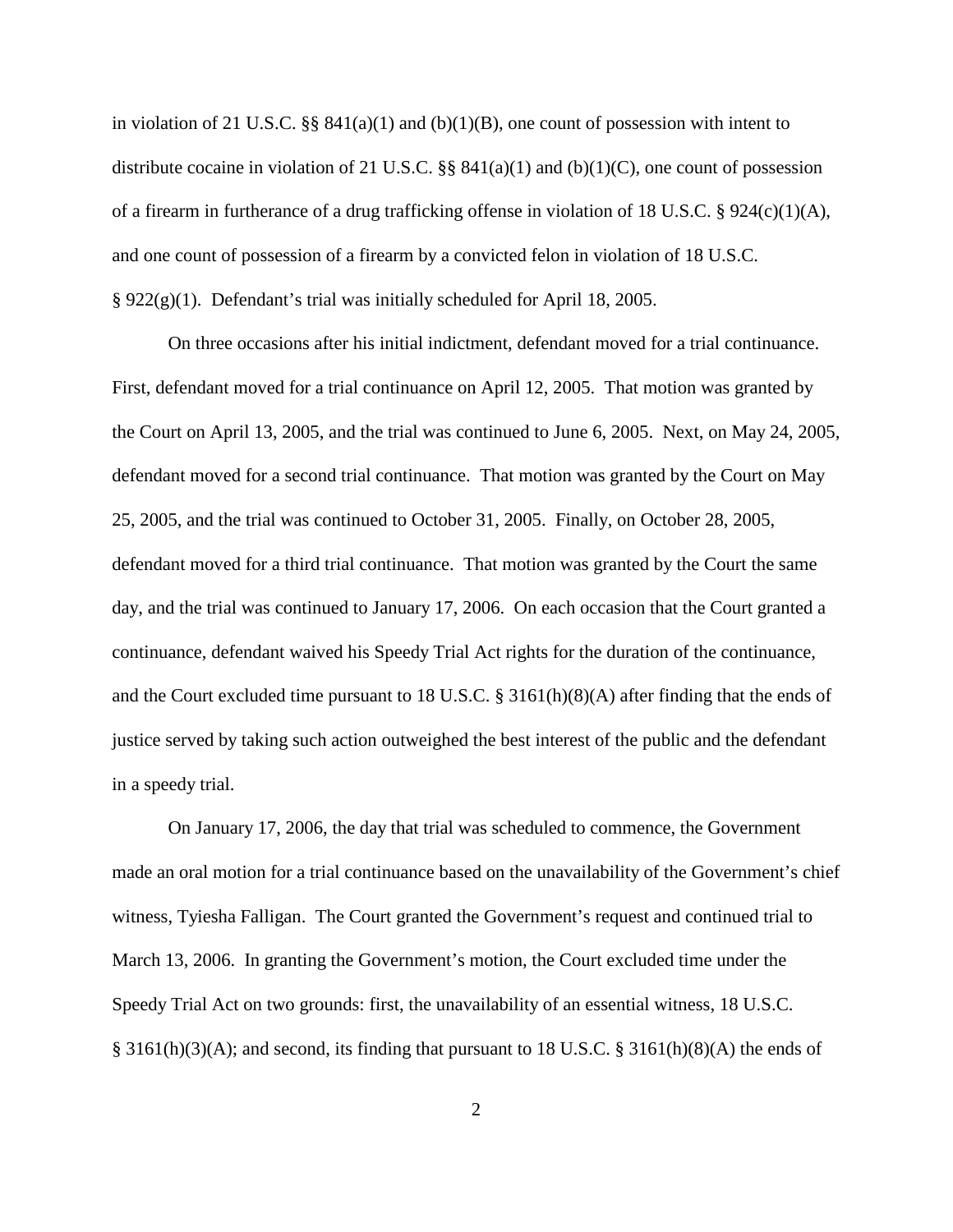justice served by continuing the case from January 17, 2006 to March 13, 2006 outweighed the best interest of the public and the defendant in a speedy trial. The Court also issued a material witness warrant and directed the Government to report within thirty (30) days on its progress in finding Tyiesha Falligan.

On March 10, 2006 the Government informed the Court that it remained unable to locate its essential witness. Because it could not proceed to trial without the witness, the Government moved to dismiss the Indictment against defendant without prejudice. The Court granted the Government's Motion and dismissed the Indictment without prejudice on March 10, 2006.

In the months that followed, the Court remained in contact with the Government concerning the status of defendant's case and the Government's ongoing efforts to locate Tyiesha Falligan. On August 28, 2006 Tyiesha Falligan was arrested in Montgomery County, PA, on an unrelated state matter. She was released to the custody of Drug Enforcement Administration agents on September 21, 2006 and she appeared before Magistrate Judge L. Felipe Restrepo in the Eastern District of Pennsylvania the following day, pursuant to the material witness warrant.

On August 1, 2007 a grand jury returned the instant Indictment charging defendant with the same four counts with which he was charged originally. On September 20, 2007 defendant was arraigned on the second Indictment before Magistrate Judge David R. Strawbridge in the Eastern District of Pennsylvania. At the time of his arraignment defendant was in state custody, having been sentenced on state charges unrelated to his federal Indictment.

On October 17, 2007 defendant filed the instant Motion for Dismissal Pursuant to the Speedy Trial Act. Defendant argues that more than seventy (70) days of non-excludable speedy trial time elapsed between the filing of the initial Indictment and the date he filed the instant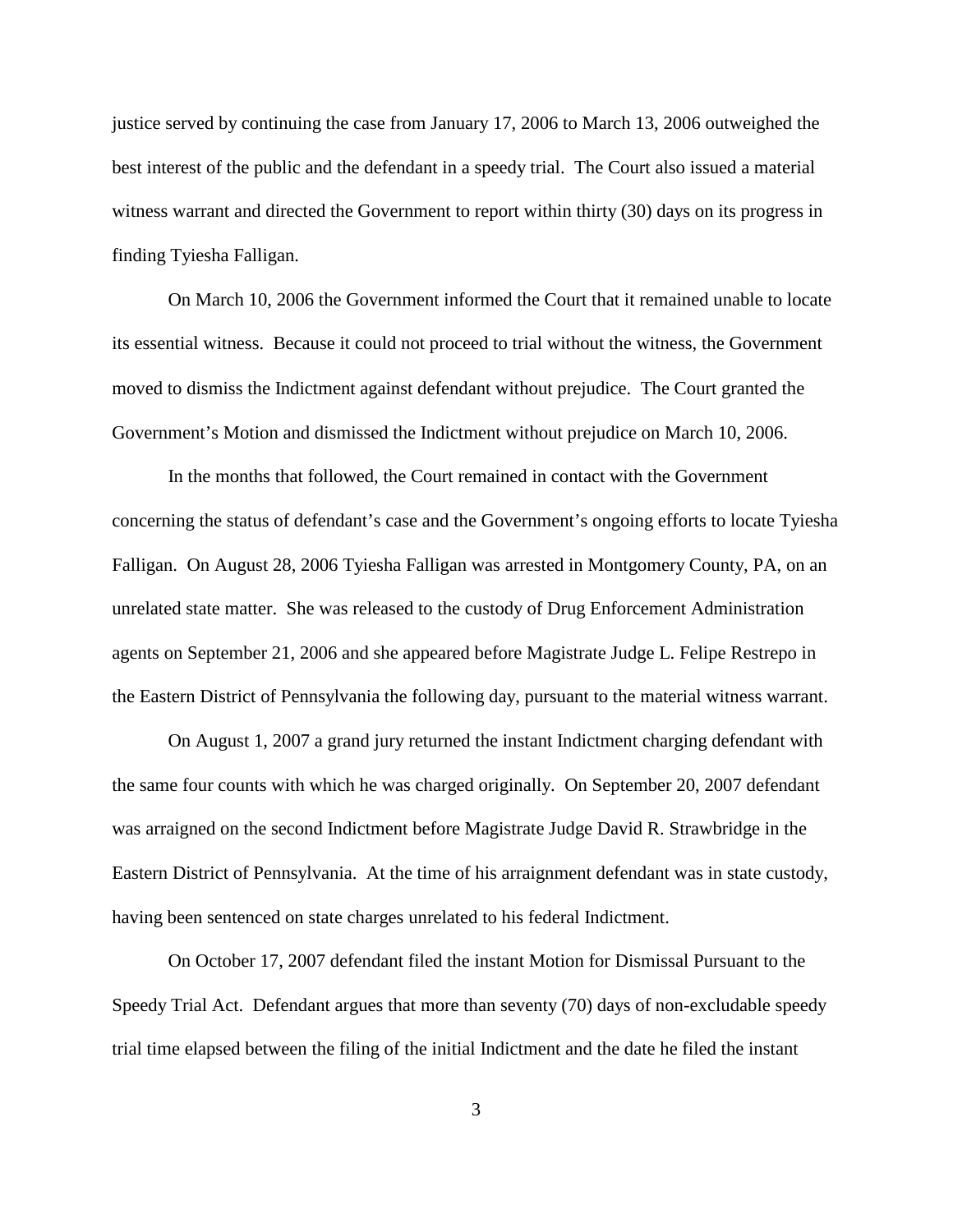Motion, and that the Court is therefore required to dismiss the Indictment. On October 25, 2007 the Government filed a Response to Defendant's Motion in which it argued that no Speedy Trial Act violation occurred. The Government also argued, in the alternative, that the Indictment should be dismissed without prejudice should the Court find that the Act was violated.

This Court held a hearing on Defendant's Motion on November 1, 2007, after which it ordered that the parties prepare supplemental briefing on the issues raised in the Motion. In its Supplemental Response (Document No. 20, filed November 16, 2007), the Government conceded that the Speedy Trial Act was violated and argued for dismissal of the Indictment without prejudice. In response, defendant filed a Supplemental Memorandum, (Document No. 21, filed November 26, 2007), asserting that the Indictment should be dismissed with prejudice. Defendant argues that the Government irresponsibly delayed prosecution of his case, undermining the objectives of the Speedy Trial Act and prejudicing him by making it impossible for him to serve his state and potential federal sentences concurrently.

### **II. DISCUSSION**

### **A. THE SPEEDY TRIAL ACT VIOLATION**

18 U.S.C. § 3161(c)(1) provides that "In any case in which a plea of not guilty is entered, the trial of a defendant . . . shall commence within seventy days from the filing date . . . of the . . . indictment, or from the date the defendant has appeared before a judicial officer of the court in which such charge is pending, whichever date last occurs." Where a trial is delayed for more than seventy days, and the cause of the delay does not fit within an exclusion specified in 18 U.S.C. § 3161(h), an indictment must be dismissed. See Zedner v. United States, 126 S.Ct. 1976, 1984 (2006) ("If a trial does not begin on time, the defendant may move, before the start of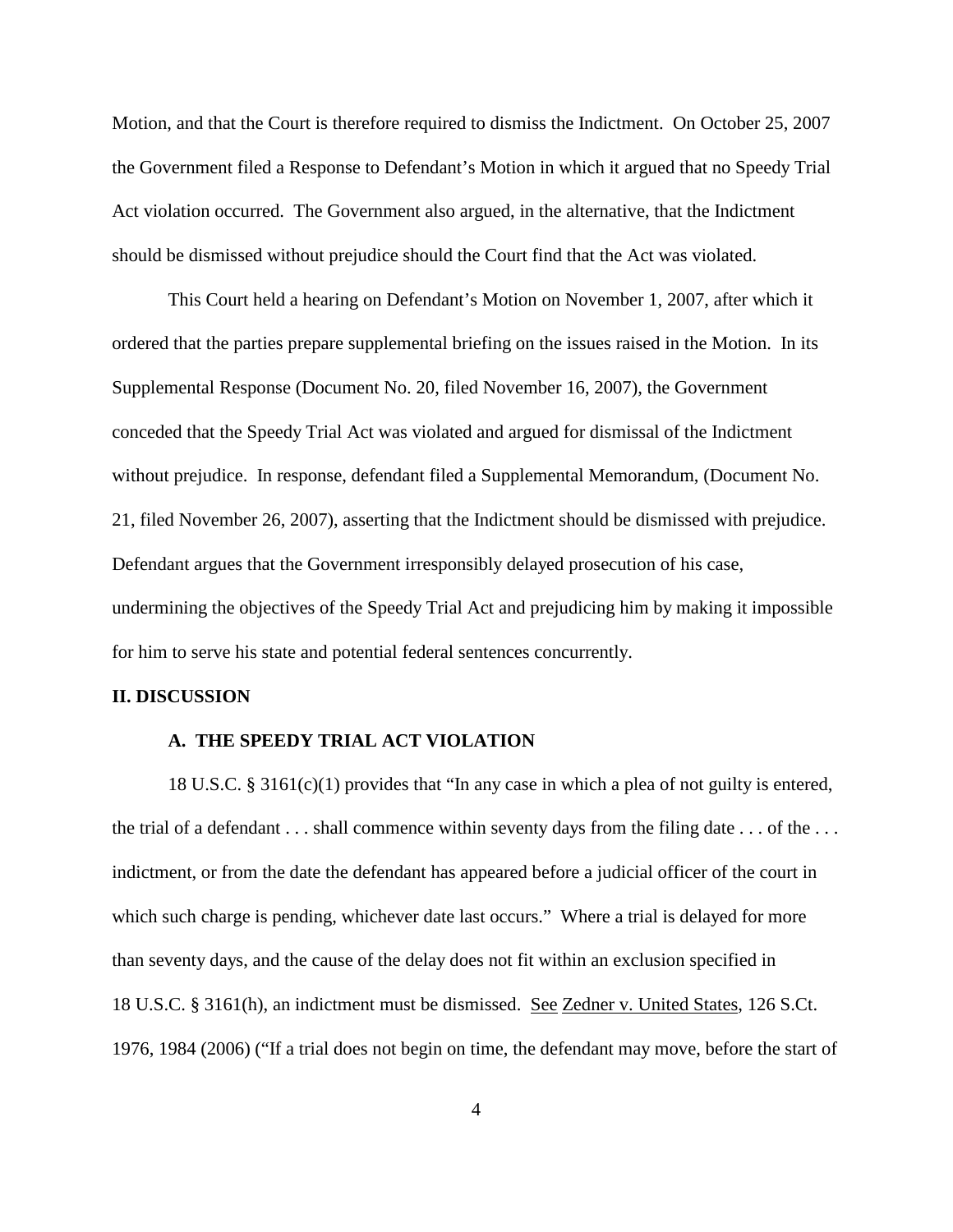trial or the entry of a guilty plea, to dismiss the charges, and if a meritorious and timely motion to dismiss is filed, the district court must dismiss the charges . . . ."); see also United States v. Lattany, 982 F.2d 866, 871 (3d Cir. 1992).

In this case, because defendant's first appearance took place before the filing of the initial Indictment, the Speedy Trial Act clock began to run on February 10, 2005. See 18 U.S.C.  $§$  3161(c)(1) (stating that clock begins at later date of initial appearance or filing of the indictment). The clock continued to run from February 10, 2005 until April 12, 2005, when defendant filed his first motion for a continuance. From April 12, 2005, through the dismissal of defendant's initial Indictment on March 10, 2006, all elapsed time was properly excluded under the Speedy Trial Act. The brief time from April 12, 2005 through April 13, 2005 was excluded pursuant to § 3161(h)(1)(F), while the Court considered defendant's Motion to Continue Trial. Section 3161(h)(1)(F) excludes any delay "resulting from other proceedings concerning the defendant," including "delay resulting from any pretrial motion, from the filing of the motion through the conclusion of the hearing on, or other prompt disposition of, such motion." All time from April 13, 2005 through January 17, 2006 was properly excluded at the request of the defendant, upon specific findings by the Court "that the ends of justice served by [excluding time] outweigh[ed] the best interest of the public and the defendant in a speedy trial." § 3161(h)(8)(A); see also Lattany, 982 F.2d at 876-77 (discussing district court's power to grant "ends of justice" continuance). From January 17, 2006, through the dismissal of the defendant's initial Indictment on March 10, 2006, the Court properly excluded time based on the unavailability of an essential witness,  $\S 3161(h)(3)(A)$ , and its finding that the "ends of justice" were best served by a continuance.  $\S 3161(h)(8)(A)$ .

5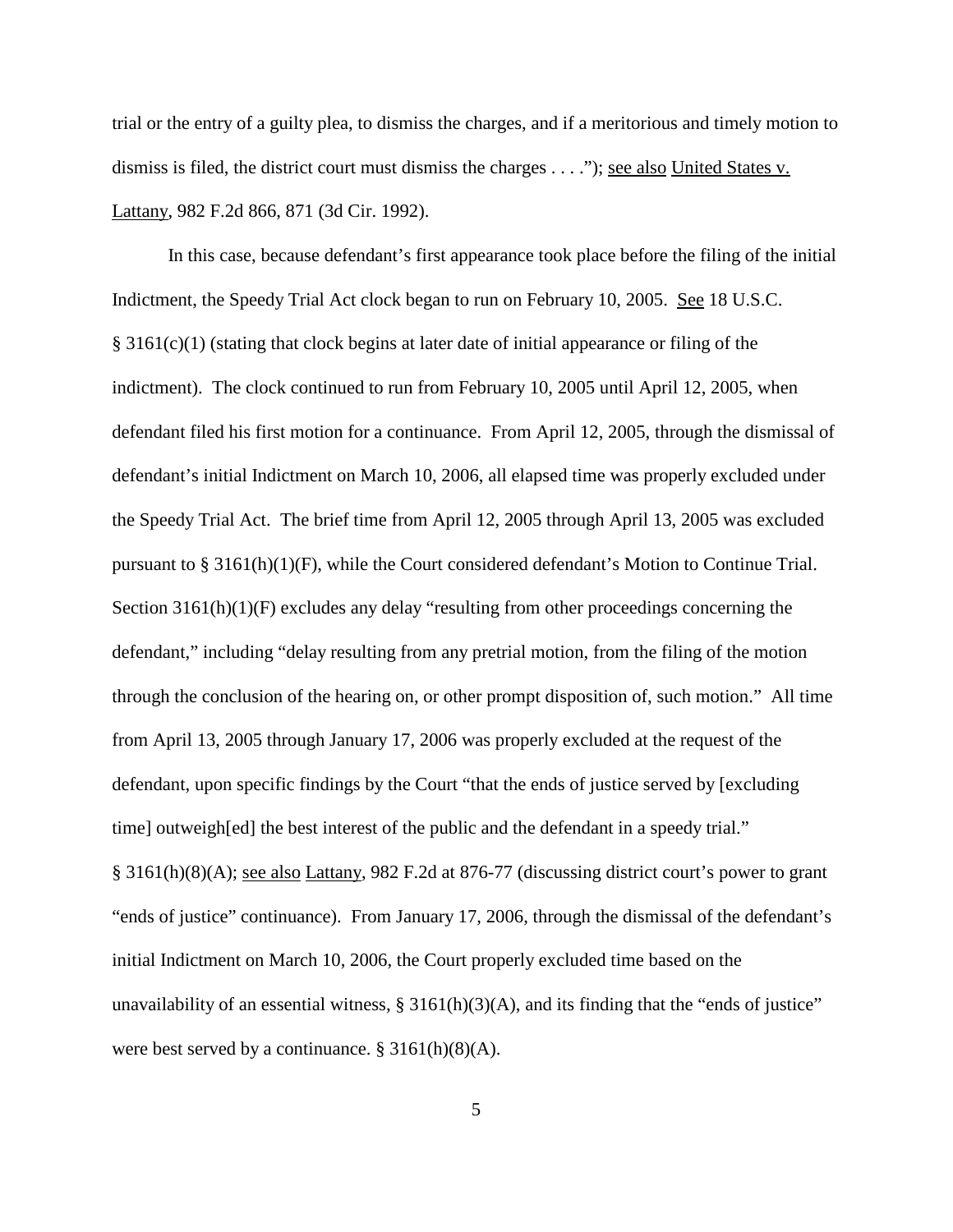Based on this analysis, the Court finds that sixty-one (61) non-excludable days elapsed between the filing of the Indictment on February 10, 2005 and the dismissal of that Indictment on March 10, 2006.

The Speedy Trial Act clock stopped at the point the Court dismissed defendant's Indictment upon motion of the Government. See 18 U.S.C. § 3161(h)(6) ("If the information or indictment is dismissed upon motion of the attorney for the Government and thereafter a charge is filed against the defendant for the same offense . . . any period of delay from the date the charge was dismissed to the date the time limitation would commence to run as to the subsequent charge had there been no previous charge [is excluded]."). When the Government reindicted defendant, however, it was not entitled to a new seventy-day window in which to bring the case to trial. Rather, as the Government concedes, "any unexcluded speedy trial time for the dismissed prosecution is carried over to a reprosecution." United States v. Gambrione, 920 F.2d 176, 179 (2d Cir. 1990); see also United States v. Abdush-Shakur, 465 F.3d 458, 463 n.4 (10th Cir. 2006); United States v. Hoslett, 998 F.2d 648, 658 (9th Cir. 1993); United States v. Leone, 823 F.2d 246, 248 (8th Cir. 1987). Therefore, the Court must compute Speedy Trial Act time by combining the elapsed days from defendant's dismissed and pending indictments.

Although defendant was reindicted on August 1, 2007, he did not appear on that Indictment until September 20, 2007. Thus, the Speedy Trial Act clock began running again on September 20, 2007, the later of those two dates. See 18 U.S.C.  $\S 3161(c)(1)$ . The clock stopped on October 17, 2007, the date defendant filed the instant motion. See 18 U.S.C. § 3161(h)(1)(F). All time since October 17, 2007 may be excluded, by reason of defendant's pending motion. See id.

6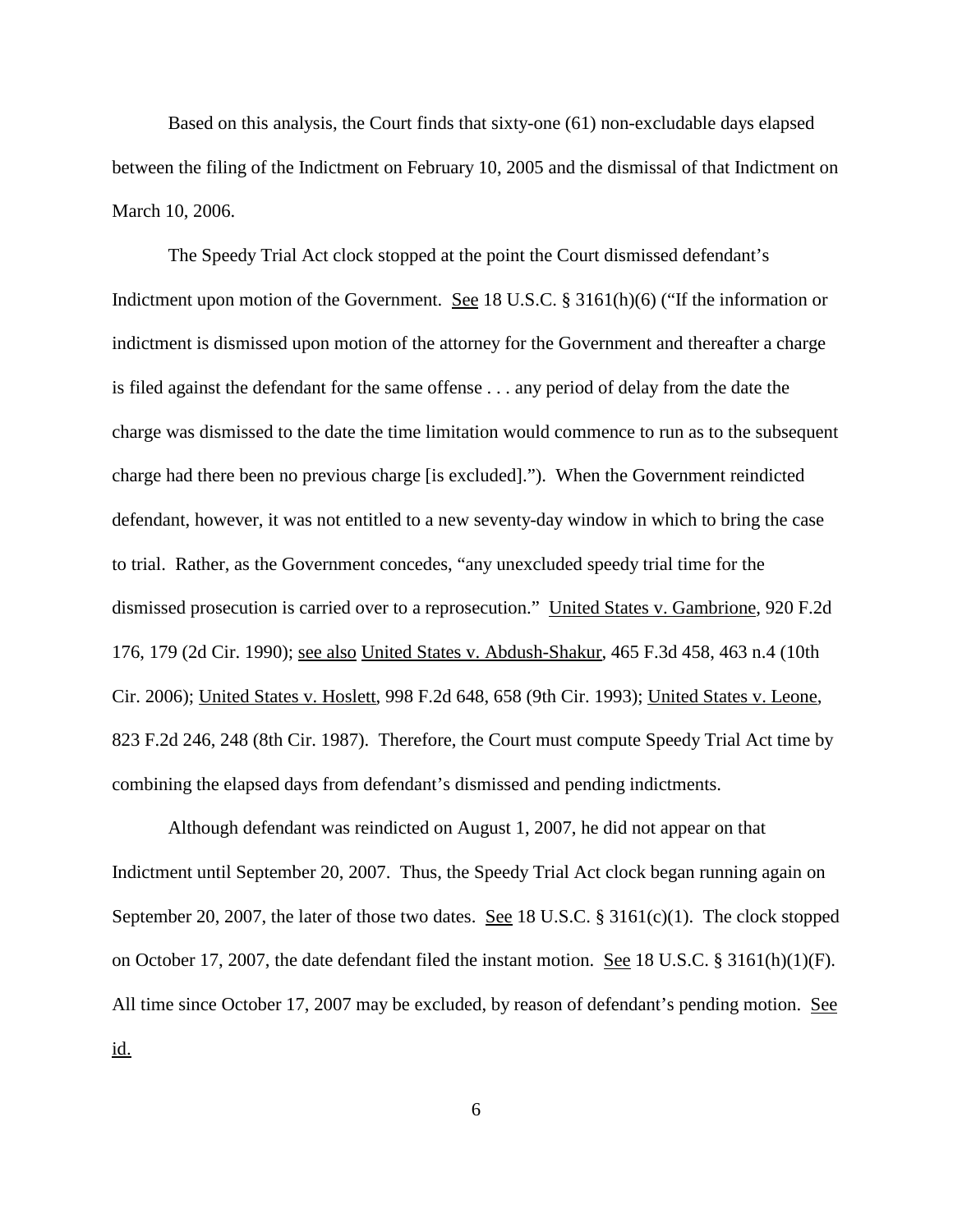The Government argued in its initial Response to Defendant's Motion that the time from September 20, 2007 through October 20, 2007 should be excluded for Speedy Trial Act purposes because 18 U.S.C.  $\S 3161(c)(2)$  provides that trial may not commence without the defendant's consent until at least thirty (30) days after the defendant first appears with counsel. Expanding on this position the Government asserted that because defendant did not consent to begin trial within thirty days of his initial appearance, the thirty-day period should be excluded under the Speedy Trial Act. Although the Government abandoned this position in its Supplemental Memorandum, the Court nonetheless notes that the argument fails for two reasons. First, the thirty-day window provided in § 3161(c)(2) is not listed among the specific exclusions specified in 18 U.S.C. § 3161(h), and the Court may not read a new exception into the statute. See Lattany, 982 F.2d at 871 (noting that § 3161(h) provides "nine **exclusive** circumstances warranting exclusion") (emphasis added). Second, a defendant reindicted for the same offense charged in an earlier indictment is not entitled to the thirty-day period provided in § 3161(c)(2) if thirty days elapsed after his initial indictment.

In United States v. Rojas-Contreras*,* the Supreme Court held that a defendant is not entitled to a new thirty-day period after the Government files a superseding indictment. 474 U.S. 231, 236-37 (1985). In an opinion concurring in the judgment, Justice Blackmun explained that the same result must necessarily apply when the Government dismisses an indictment and subsequently reindicts the defendant. Id. at 239 (Blackmun, J., Concurring in the Judgment); see also United States v. Balistrieri, 779 F.2d 1191, 1226-28 (7th Cir. 1985) (holding defendant not entitled to a new thirty-day window after reindictment); cf. United States v. Gonzales, 137 F.3d 1431, 1434-36 (10th Cir. 1998) (dismissing case on Speedy Trial Act grounds without excluding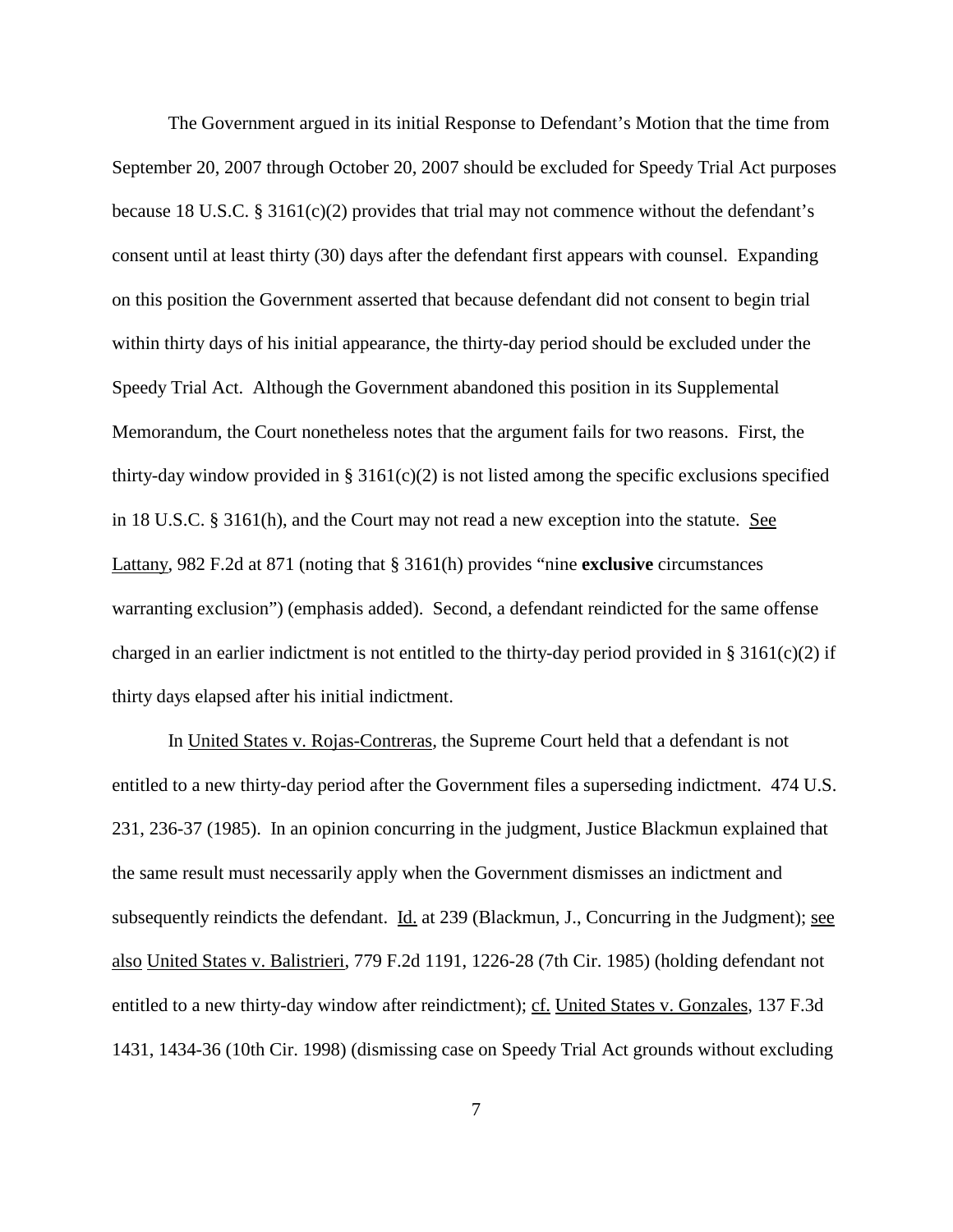thirty-days for trial preparation after reindictment). As Justice Blackmun noted, "To permit a new 30-day period, but not a new 70-day period, could lead to a result surely not intended by Congress, namely, that there is no day on which a defendant could be brought to trial." Rojas-Contreras, 474 U.S. at 239 (Blackmun, J., Concurring in the Judgment). If the Government's initial position was correct, Justice Blackmun's concern would apply to this case, as there would have been no time to try defendant, without his consent, after his reindictment. Because such a result would clearly be contrary to congressional intent, the Court agrees with Justice Blackmun and the Seventh Circuit that defendant was not entitled to a second thirty-day window.<sup>1</sup> For these reasons, the time from September 20, 2007 through October 20, 2007 may not be excluded.

Based on the preceding analysis, the Court finds that twenty-seven (27) non-excluded days elapsed after reindictment. Combining the non-excluded time from both indictments, a total of eighty-eight (88) days have elapsed since issuance of the first Indictment. Because that total exceeds the seventy days permitted under the Speedy Trial Act, the Court grants Defendant's Motion for Dismissal Pursuant to the Speedy Trial Act.

### **B. DISMISSAL WITHOUT PREJUDICE**

When dismissing an indictment pursuant to the Speedy Trial Act, a court may do so with or without prejudice, and the Act expresses no preference for either outcome. See United States v. Taylor, 487 U.S. 326, 335 & n.8 (1988). However, the Speedy Trial Act specifies three factors district courts must consider, among other factors, when deciding whether to dismiss an

 $1$  This is not to say that a defendant should be compelled to proceed to trial within thirty days after reindictment. As the Rojas-Contreras Court explained, "[t]he authority of the District Court to grant an 'ends of justice' continuance should take care of any case in which the Government seeks a superseding indictment which operates to prejudice a defendant." 474 U.S. at 236. That same reasoning would apply after reindictment.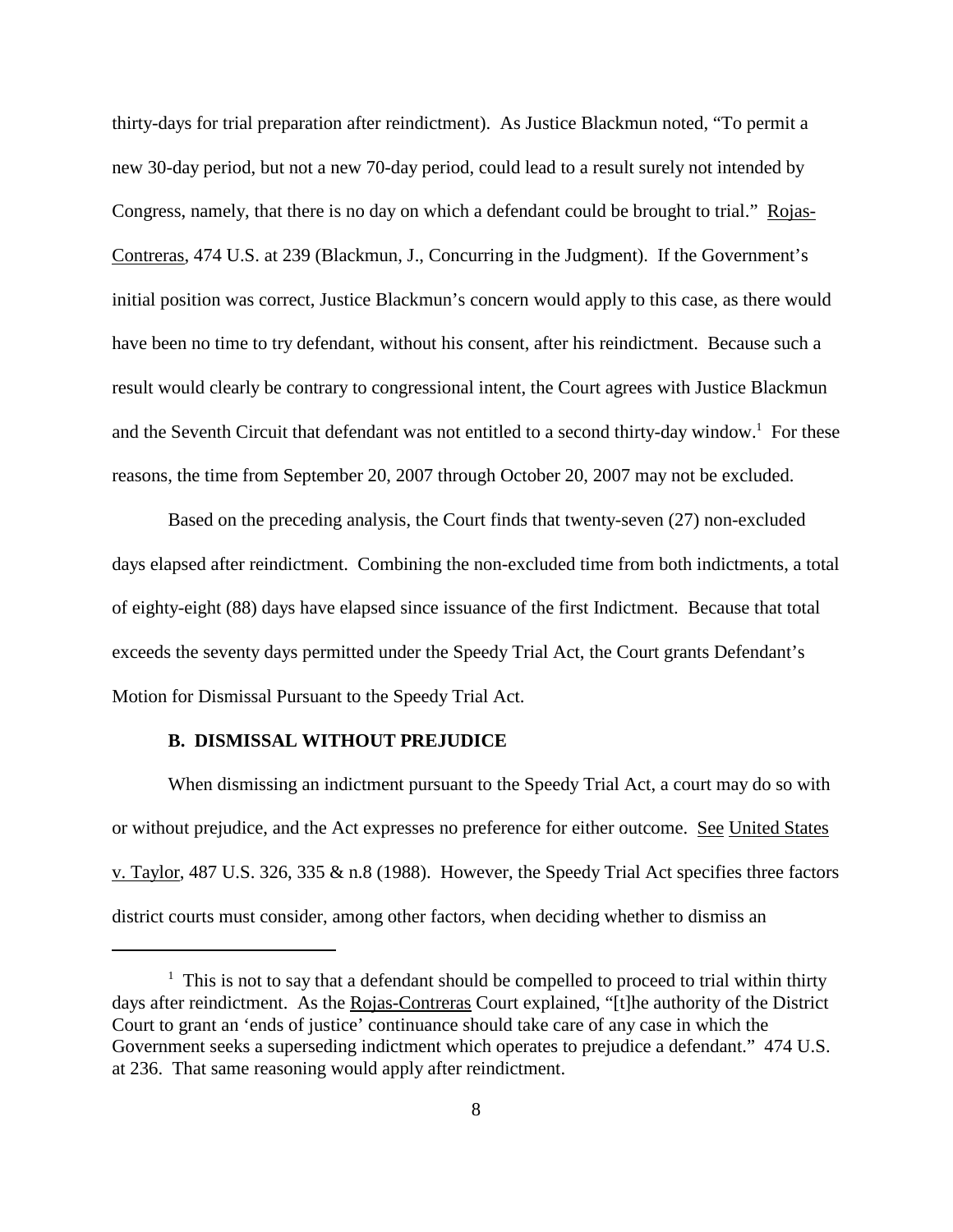indictment with or without prejudice. These factors are: "[1] the seriousness of the offense; [2] the facts and circumstances of the case which led to the dismissal; [3] and the impact of a reprosecution on the administration of this chapter and on the administration of justice." 18 U.S.C. § 3162(a)(2); see also Taylor, 487 U.S. at 332-33. The Third Circuit has also noted that "we would anticipate that no criminal proceeding would be dismissed with prejudice without the court having considered and balanced the length of the delay, the reasons for the delay, and the prejudice from the delay to defendant." Gov't of Virgin Islands v. Bryan, 818 F.2d 1069, 1076 (3d Cir. 1987).

The first factor the Court must consider is the seriousness of the offense. The grand jury Indictment charges defendant with two drug counts and two gun counts. According to the Government, defendant faces a potential sentence of life in prison, with a mandatory ten (10) year sentence if convicted on all counts. (Gov.'s Resp 5.) The Government also notes the intent of Congress to keep firearms away from those who pose a threat to the community. (Id.) (citing Ball v. United States, 470 U.S. 856, 862 (1985)). Defendant does not contest that these are serious charges. (Def.'s Supplemental Mem. 1.)

The Court finds, based on the nature of the alleged crimes and potential penalties, that the charges are serious. See, e.g., Gambrione, 920 F.2d at 180 (noting with approval the trial court finding a narcotics offense serious); United States v. Brown, 770 F.2d 241, 244 (1st Cir. 1985) ("The distribution of a substantial amount of a hard drug like cocaine is a serious and grave offense against society as a whole, and the district court properly found that the offense weighed heavily in favor of dismissal without prejudice."); United States v. Archer, 984 F. Supp. 321, 323 (E.D. Pa. 1997) (finding that distribution of cocaine base in violation of 21 U.S.C. § 841(a)(1) constitutes a serious offense).

9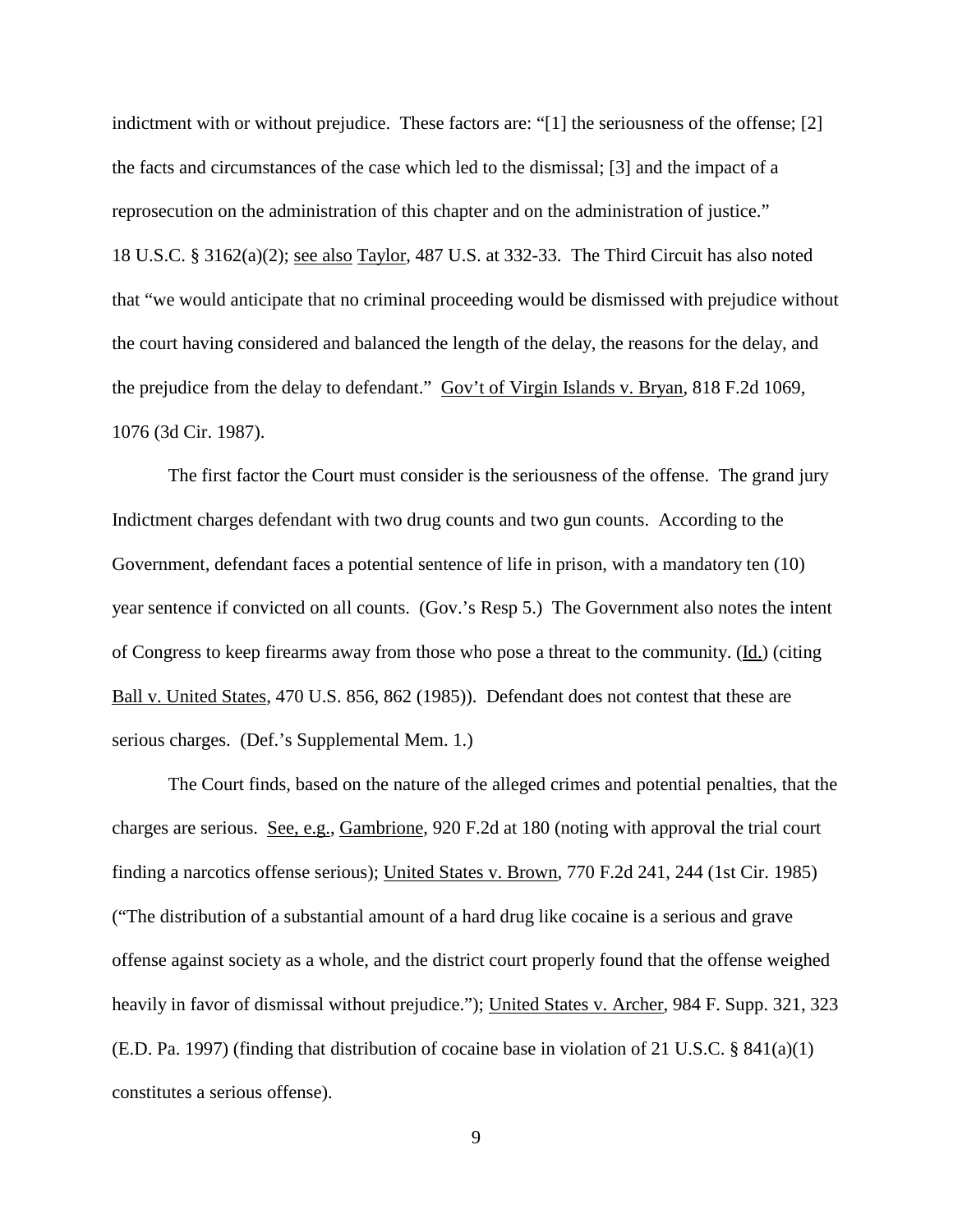The Court must next consider the facts and circumstances that led to dismissal. 18 U.S.C. § 3162(a)(2); Taylor, 487 U.S. at 332-33. In this case, the actual Speedy Trial Act violation resulted in eighteen days of added delay. The Government argues that there is no evidence of wrongdoing or a lack of diligence on its part meriting the stronger remedy of dismissal with prejudice. The Court agrees.<sup>2</sup>

The Speedy Trial Act clock expired in this case because neither party recognized at the time of reindictment that the speedy trial time from defendant's first indictment carried over to this one. Had the parties realized that the Speedy Trial Act clock did not restart, they could have requested an earlier trial date or sought the exclusion of time pursuant to 18 U.S.C. § 3161(h). An innocent mistake on the Government's part does not warrant dismissal with prejudice, especially where the Government was not alone in miscalculating time. See Abdush-Shakur, 465 F.3d at 463 (upholding dismissal without prejudice where Government made inadvertent error); United States v. Kottmyer, 961 F.2d 569, 572-73 (6th Cir. 1992) (same); Archer, 984 F. Supp. at 323 (dismissing indictment without prejudice where Speedy Trial Act violation resulted from inadvertent mistake by the Government and not bad faith or neglect).

The third Speedy Trial Act factor directs the Court to weigh "the impact of a reprosecution on the administration of this chapter and on the administration of justice." 18 U.S.C. § 3162(a)(2); see also Taylor, 487 U.S. at 332-33. This factor "requires the district court to consider whether the delay has prejudiced the defendant . . . and whether dismissal with

 $2\degree$  To the extent that there has been a delay in prosecuting this case beyond the eighteen days of chargeable Speedy Trial Act time, the Court will consider that delay in assessing the impact of reprosecution "on the administration of this chapter and on the administration of justice." 18 U.S.C. § 3162(a)(2).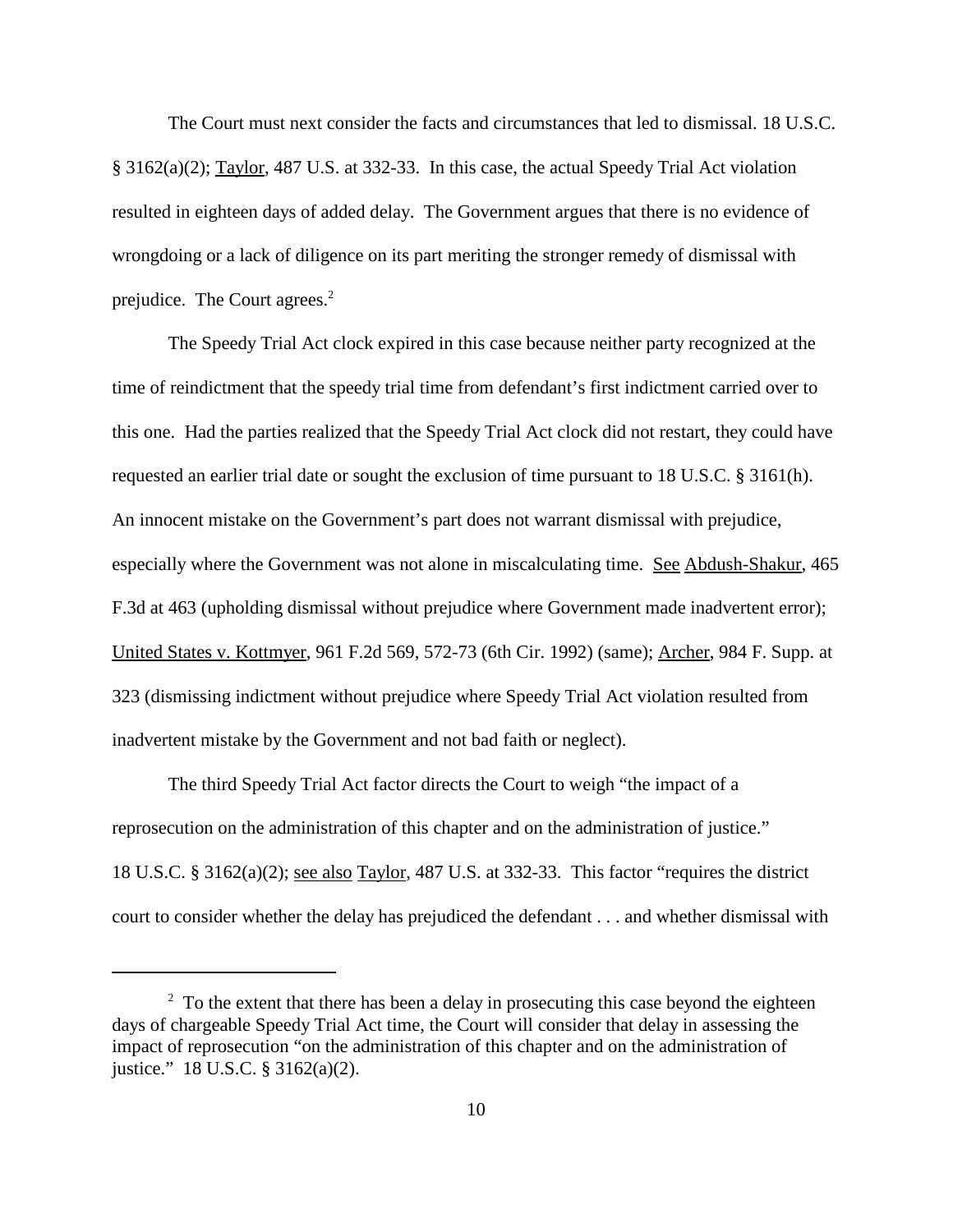prejudice is warranted to ensure future compliance with the Act." Kottmyer, 961 F.2d at 573 (citing Taylor, 487 U.S. at 340-42).

Defendant makes two arguments as to why this latter factor demands dismissal with prejudice. Before addressing defendant's arguments, the Court notes one argument on which defendant failed to present evidence – that the delay prejudiced his ability to defend this case. In his initial motion, defendant made an unsubstantiated assertion that "[m]any of the facts are already stale." (Def.'s Mot. 6.) Defendant's failure to present evidence of prejudice to his ability to mount a defense is significant. In the Sixth Amendment speedy trial context, the Supreme Court has held that the most significant factor in determining prejudice is the "possibility that the defense will be impaired." Barker v. Wingo, 407 U.S. 514, 532 (1972). That is so "because the inability of a defendant adequately to prepare his cause skews the fairness of the entire system." Id. Prejudice to the defense is also an important factor in the statutory speedy trial context. See Taylor, 487 U.S. at 341.

Defendant first argues that the Government's failure to bring this "not remarkable" case to trial for more than thirty-three months reflects a lack of diligence. (Def.'s Supplemental Mem. 2.) Defendant contends that dismissal without prejudice would transform the Speedy Trial Act into "a tool for delay" by the prosecution.  $(\underline{Id})$  In support of this position, defendant notes that if the Court dismisses the Indictment without prejudice, the Government will not have a deadline for reindictment and the Speedy Trial Act clock will reset upon reindictment. (Id.)

Defendant essentially argues that allowing the Government to reindict defendant would undermine the purposes and administration of the Speedy Trial Act. However, an examination of the record shows that the Government is not responsible for most of the delay in this case.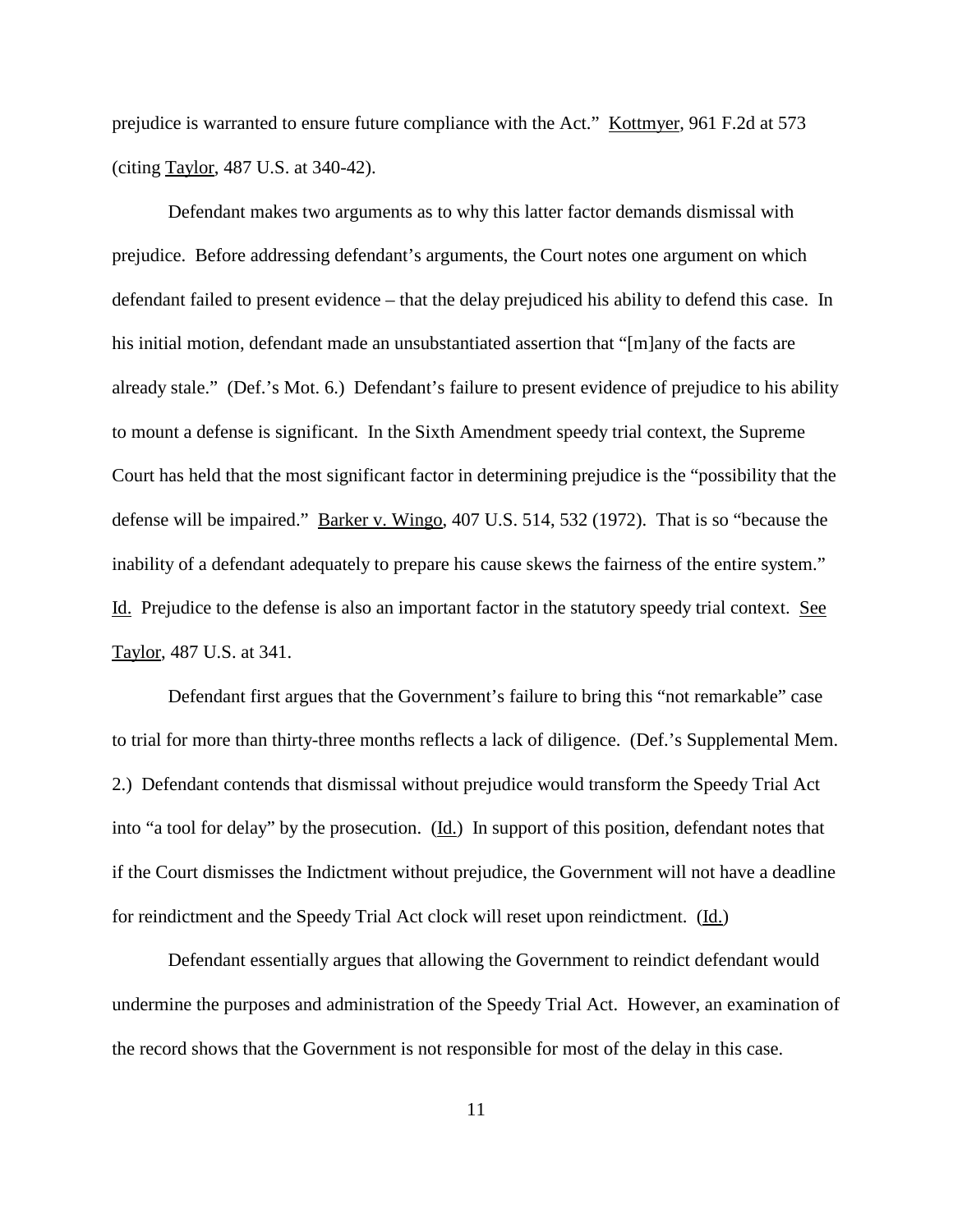Defendant was initially indicted on February 10, 2005. The first two months after indictment provided counsel time to prepare for trial, necessary in any criminal case. From April 12, 2005 through January 17, 2006 trial was continued three times at defendant's request. From January 17, 2006, the date that essential witness Tyiesha Falligan went missing, until September 21, 2006, the date that she was released to the custody of Drug Enforcement Administration agents, the Government could not proceed with prosecution of the case because of the witness's unavailability. These delays account for more than half of the elapsed time in this case.

In its Supplemental Response and Memorandum of Law, the Government explains that on December 20, 2006 it presented evidence to the grand jury in its effort to reindict defendant. (Gov.'s Supplemental Resp. 2.) On that date, Tyiesha Falligan, an essential witness, again failed to appear. (Id.) This new setback forced the Government to attempt to locate Ms. Falligan and reasses her willingness to assist in the prosecution. Government counsel required time to work with Ms. Falligan and consult with his supervisors before proceeding. (Id. at 2-3.) The Government was finally able to reindict defendant on August 1, 2007.

The Court shares defendant's concern about the length of time it has taken to prosecute this case. The Court notes, however, that the Government was placed in the difficult situation of managing a case with an unpredictable and intransigent essential witness. The Court also notes that any unnecessary delay between dismissal of the first Indictment and reindictment constituted a small part of the elapsed time in this case. The delay, without more, is not sufficient to warrant dismissal with prejudice. Furthermore, while the Government might have been able to proceed more quickly, it did not act in bad faith or with the intent to gain unfair advantage. See Taylor, 478 U.S. at 339 (reversing dismissal of indictment with prejudice under the Speedy Trial Act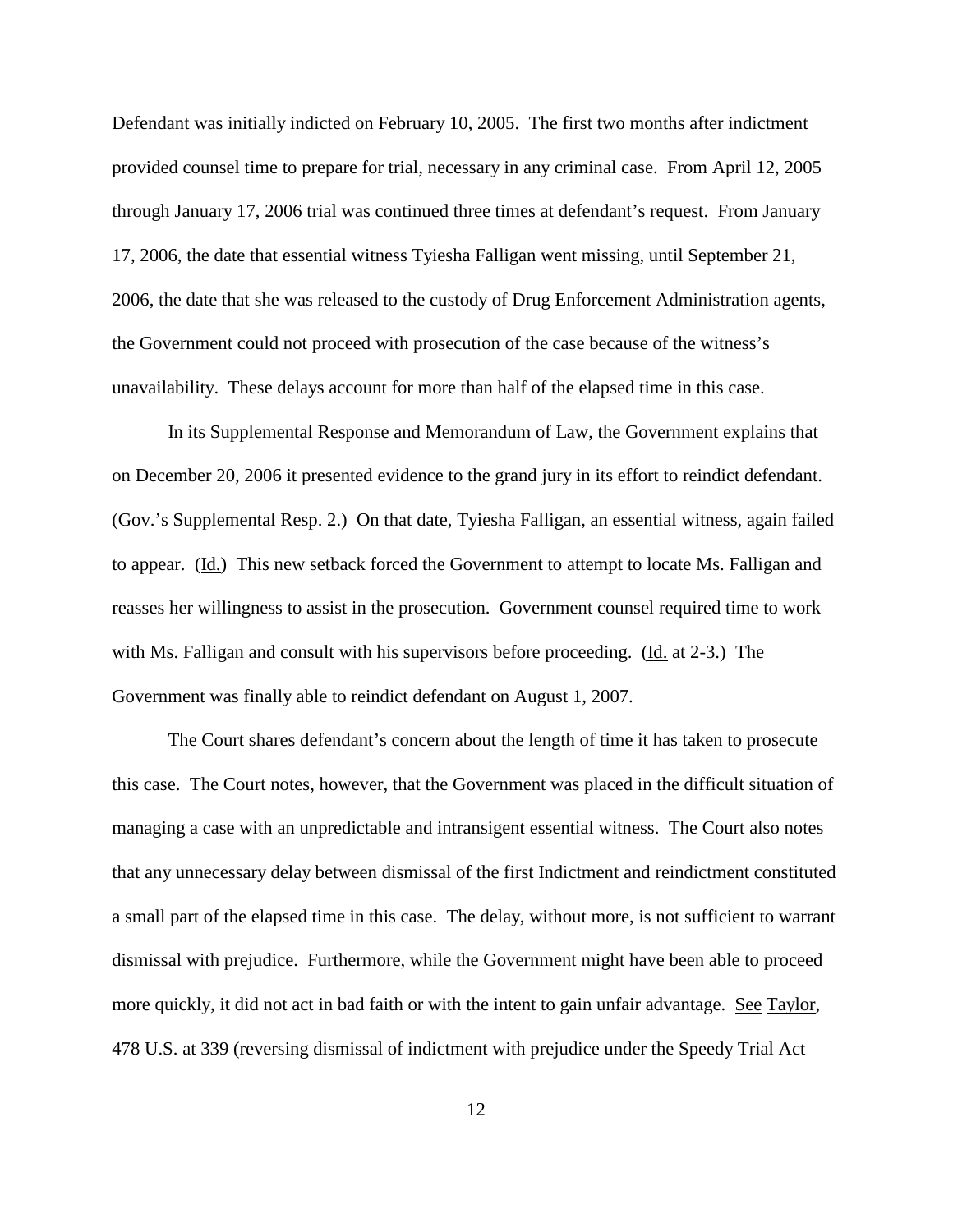where District Court did not find "that the Government acted in bad faith"). Similarly, the Court finds no pervasive pattern of negligence or delay on the part of the United States Attorney's office in this District. Id. (noting that District Court found no "pattern of neglect by the local United States Attorney"); Gambrione, 920 F.2d at 182 (approving dismissal with prejudice in part based on pattern of delay in local United States Attorney's office).

While dismissal with prejudice sends a particularly strong message to the Government, dismissal without prejudice is not a "toothless sanction." Taylor, 487 U.S. at 342 (noting that dismissal without prejudice risks later dismissal on statute of limitations grounds and that reprosecution can be costly even where permitted); see also Zedner v. United States, 126 S.Ct. at 1984-85 (noting that dismissal with prejudice "imposes some costs on the prosecution and the court, which further encourages compliance"). Securing a new indictment will be particularly burdensome for the Government in this case in light of the time and resources it expended reindicting defendant the first time. Accordingly, given the absence of bad faith or a pattern of neglect on the Government's part, the stronger remedy of dismissal with prejudice is not necessary to safeguard the administration of the Act.<sup>3</sup>

Defendant's second argument is that the delay in the resolution of this case has deprived him of the ability to serve his current state sentence concurrently with a potential federal

<sup>&</sup>lt;sup>3</sup> Defendant argues that irrespective of who is responsible for the delay, United States v. Stayton provides that an excessive delay in and of itself is grounds for dismissal. 791 F.2d 17 (2d Cir. 1986). In Stayton, the Second Circuit dismissed an indictment with prejudice after finding that an unjustifiable twenty-three month delay between jury voir dire and commencement of trial violated the defendant's Speedy Trial Act rights. Id. at 21-22. Defendant's reliance on Stayton is misplaced, as the Second Circuit's holding turned on the lack of any justification for the extended delay. While the total elapsed time since defendant's initial prosecution has been longer than the twenty-three month delay in Stayton,"the type of administrative neglect that occurred [in Stayton]" is not present in this case. Id. at 22.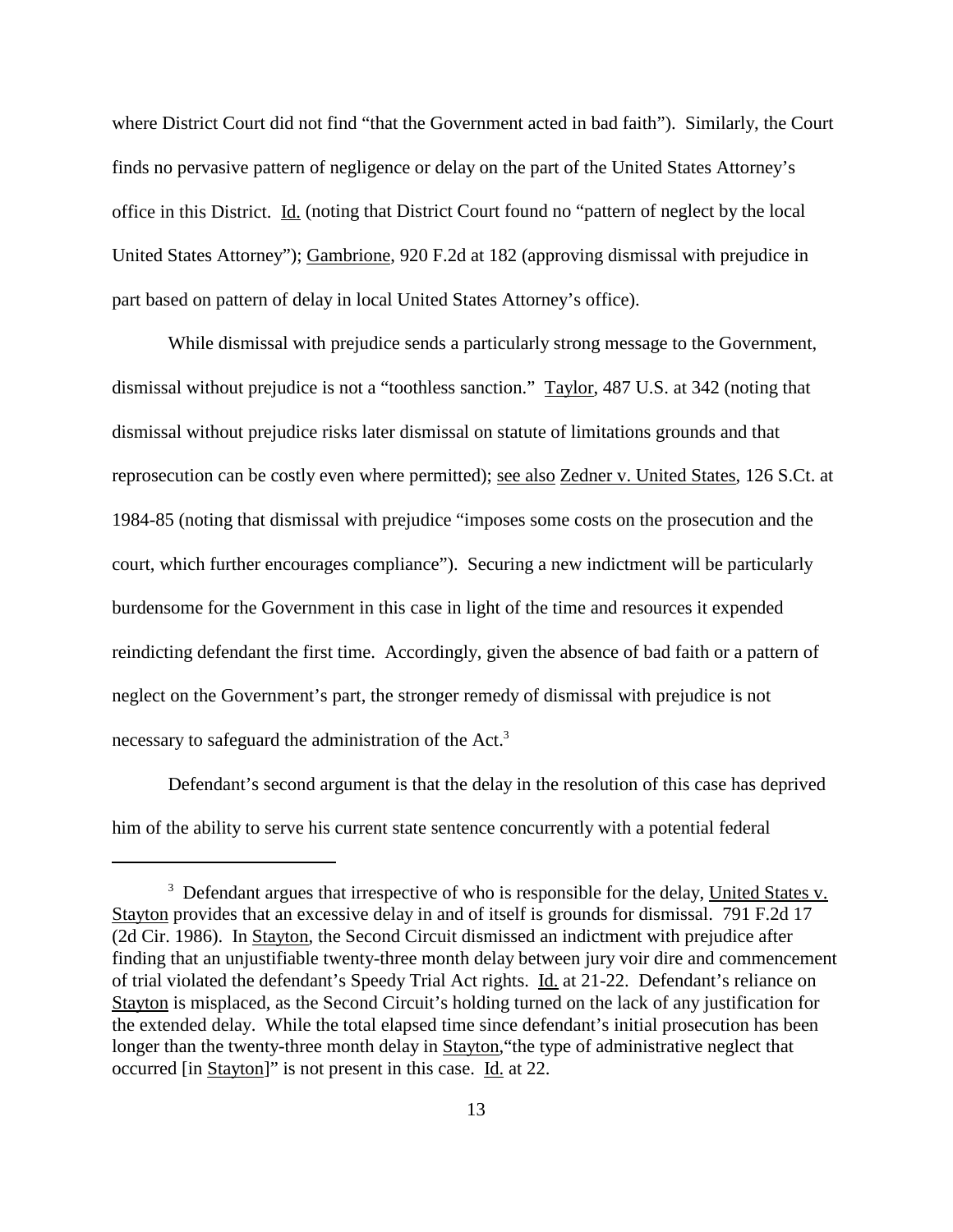sentence. Defendant was convicted in the Philadelphia Court of Common Pleas for two firearms offenses on March 9, 2004. He was sentenced in state court on March 29, 2006 to a term of imprisonment of one year and six months to three years, to be followed by five years and five days of probation. Defendant, who is currently serving his state sentence in federal custody, has completed his minimum period of state incarceration. Defendant asserts that, but for the delay in his federal prosecution, he "would have been able to construct a deal where this state time could have been served in a Federal Institution concurrent with any time he received in the present matter." (Def.'s Supplemental Mem. 2.)

The Court may consider, in the speedy trial context, the loss of a defendant's ability to serve concurrent sentences. See Smith v. Hooey, 393 U.S. 374, 378 (1969) (observing, in case involving delay in state-court prosecution, "the possibility that the defendant already in prison might receive a sentence at least partially concurrent with the one he is serving may be forever lost if trial of the pending charge is postponed."). In this case, there are two possible scenarios whereby defendant could have served concurrent sentences. First, had defendant already been convicted and sentenced in the instant matter, this Court could have sentenced him to a federal term of imprisonment concurrent with his state sentence. Second, had defendant been convicted and sentenced in federal court before he was sentenced in state court, he could have sought a concurrent sentence in the Philadelphia Court of Common Pleas. For the reasons that follow, the Court finds that the possibility of a concurrent sentence is too speculative under either scenario to warrant dismissal with prejudice.

Defendant is correct that had he been convicted and sentenced earlier in this case, but after imposition of his state court sentence, this Court would have had discretion to impose a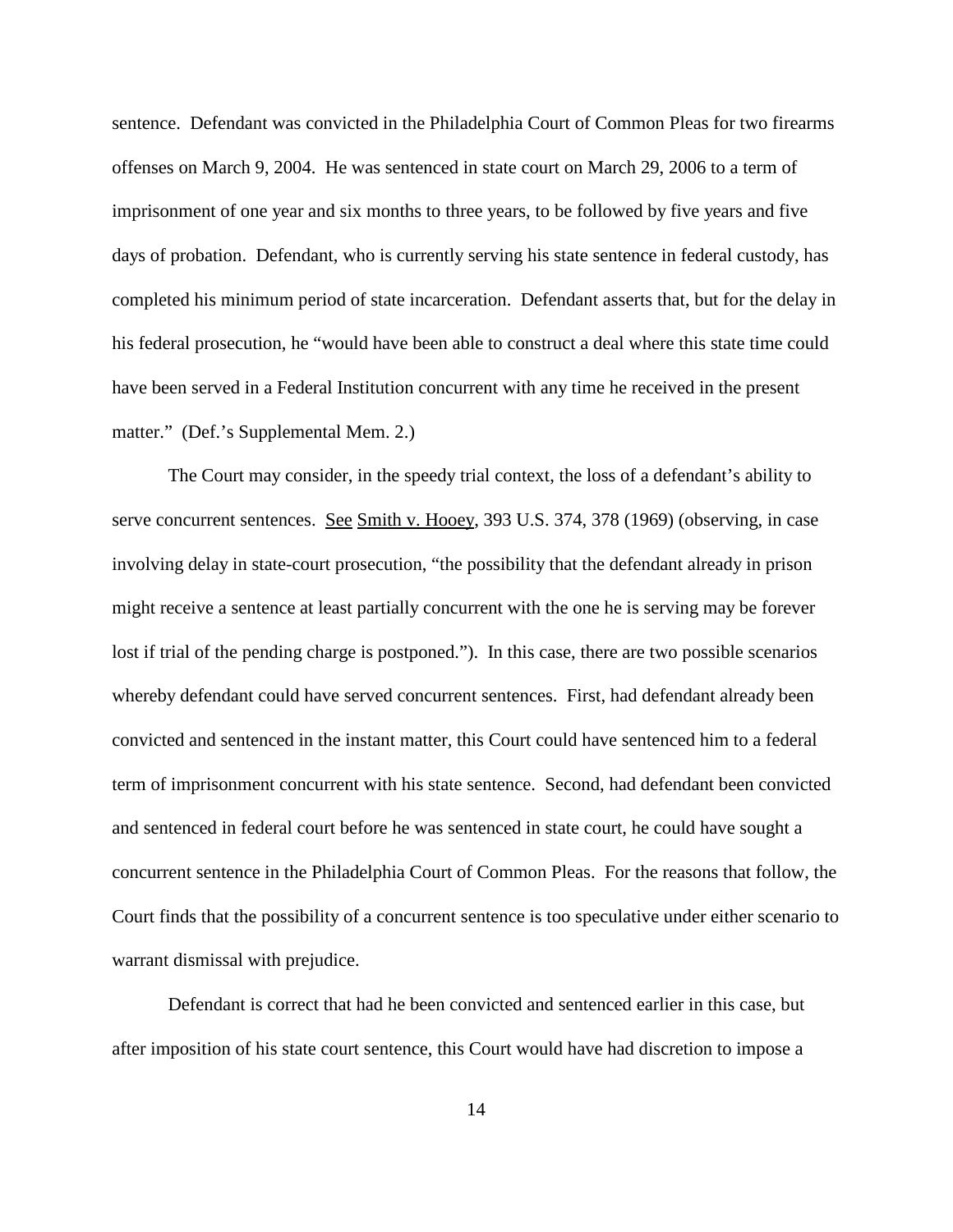concurrent sentence. See U.S.S.G. § 5G1.3(c) (2007) (stating general rule that where offense of conviction in federal court is unrelated to offense for which defendant is serving undischarged sentence, sentencing judge may impose a term of imprisonment "to run concurrently, partially concurrently, or consecutively to the prior undischarged term of imprisonment"). However, the Court would only have had this discretion with respect to some, but not all, of the charges in the Indictment. See 18 U.S.C.  $\S 924(c)(1)(D)(ii)$  (stating that "no term of imprisonment imposed on a person under this subsection shall run concurrently with any other term of imprisonment imposed on the person . . . ."). Furthermore, notwithstanding the Court's discretion, defendant had no right to a concurrent sentence. See United States v. Lainez-Leiva, 129 F.3d 89, 92 (2d) Cir. 1997) (noting that U.S.S.G. § 5G1.3(c) does not require a district court to impose a concurrent sentence, and finding that loss of a potential concurrent sentence did not establish prejudice giving rise to Sixth Amendment speedy trial violation); United Sentence v. Fuzer, 18 F.3d 517, 520 (7th Cir. 1994) (citations omitted) ("[W]e are aware of no case law, nor has any been provided to us, even suggesting that a felon has a right to serve his federal and state sentences concurrently."); United States v. Bey, 499 F.2d 194, 203 (3d Cir. 1974) ("[T]he courts have uniformly held that a defendant has no right to a concurrent sentence . . . .").

Defendant's argument also fails to account for the timing of events in this case. Defendant was sentenced in state court on March 29, 2006. At that point, he was not under federal indictment because Tyiesha Falligan had evaded federal authorities and failed to comply with the material witness warrant issued by this Court. Ms. Falligan did not reappear until six months after defendant was sentenced and, even then, she continued to hamper prosecution of this case. In light of these events, it is speculative that defendant could have been tried and sentenced with any substantial portion of his minimum state sentence remaining.

<sup>15</sup>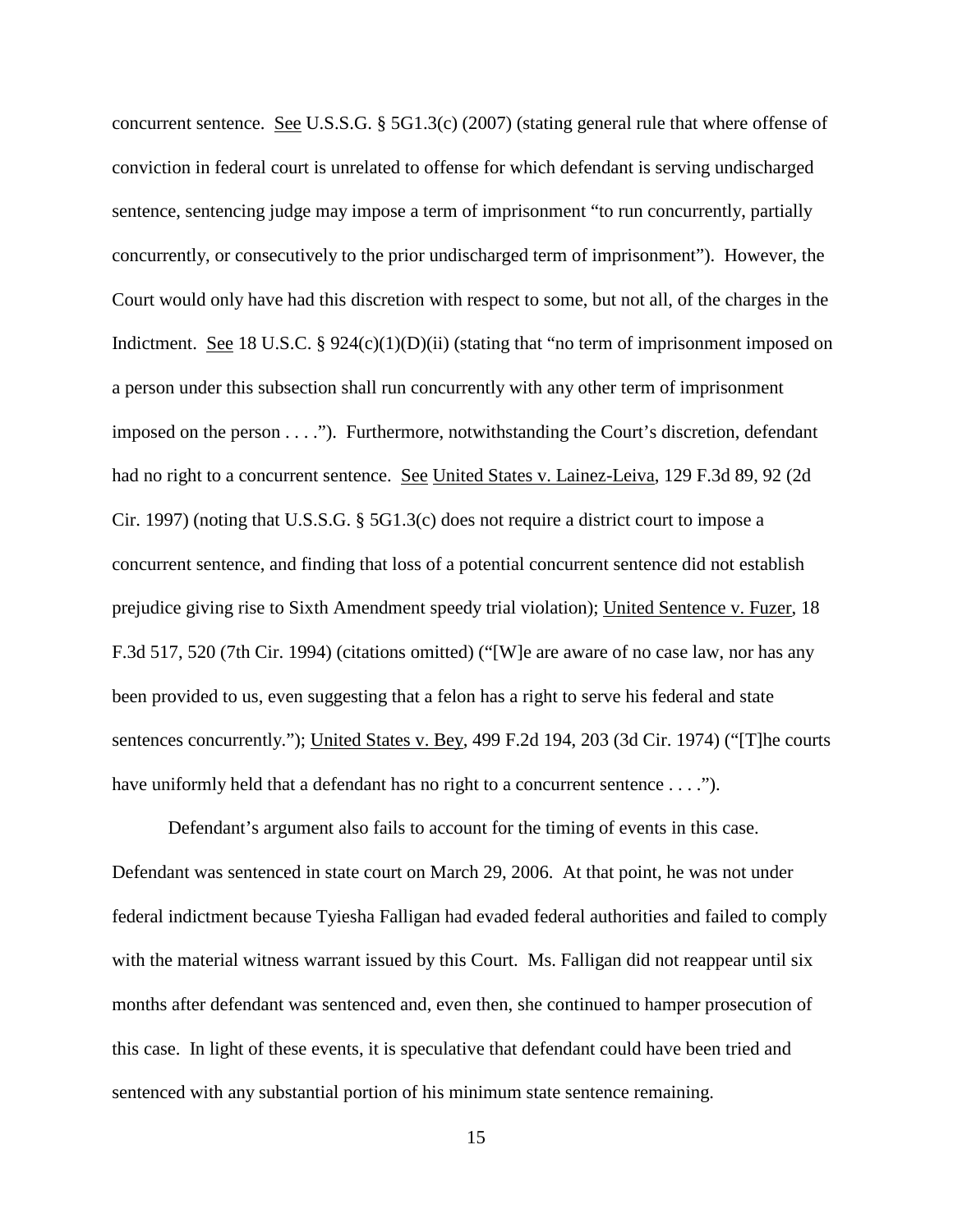Defendant argues that had he been convicted and sentenced first in federal court he could have asked the state court judge to impose a concurrent sentence. However, defendant has presented no evidence as to the feasibility of a concurrent sentence for gun crimes under Pennsylvania law. Because the Court cannot predict with any certainty what a Pennsylvania sentencing court might or might not have done in an unrelated case, it concludes that defendant's argument is too speculative to merit dismissal with prejudice. See United States v. White, 985 F.2d 271, 276 (6th Cir. 1993) (citing United States v. Cyphers, 556 F.2d 630 (2d Cir.), cert. denied, 431 U.S. 972 (1977)) (fact that defendant was prevented from having his state and federal court sentences run concurrently was "not sufficient to constitute 'substantial prejudice'" for Sixth Amendment speedy trial purposes).

Finally, in assessing defendant's prejudice argument, the Court notes that the Speedy Trial Act requires consideration of the "impact of a reprosecution on the . . . administration of justice." While defendant's rights are of paramount concern to the Court, dismissing the Indictment with prejudice would seriously undermine the justice system. "'It certainly is not in the best interest of justice or the public to allow this defendant to avoid prosecution in these circumstances,' where 'there is no evidence that a delay in the indictment gave the government a tactical advantage, that the delay was purposeful, or that the defendant was unfairly prejudiced by the delay.'" Archer, 984 F. Supp. at 324 (quoting United States v. Long, 858 F.Supp. 601, 604 (N.D. W. Va. 1994)). Thus, while the Court has given defendant's arguments serious consideration, it concludes that defendant has not demonstrated prejudice sufficient to warrant dismissal with prejudice.